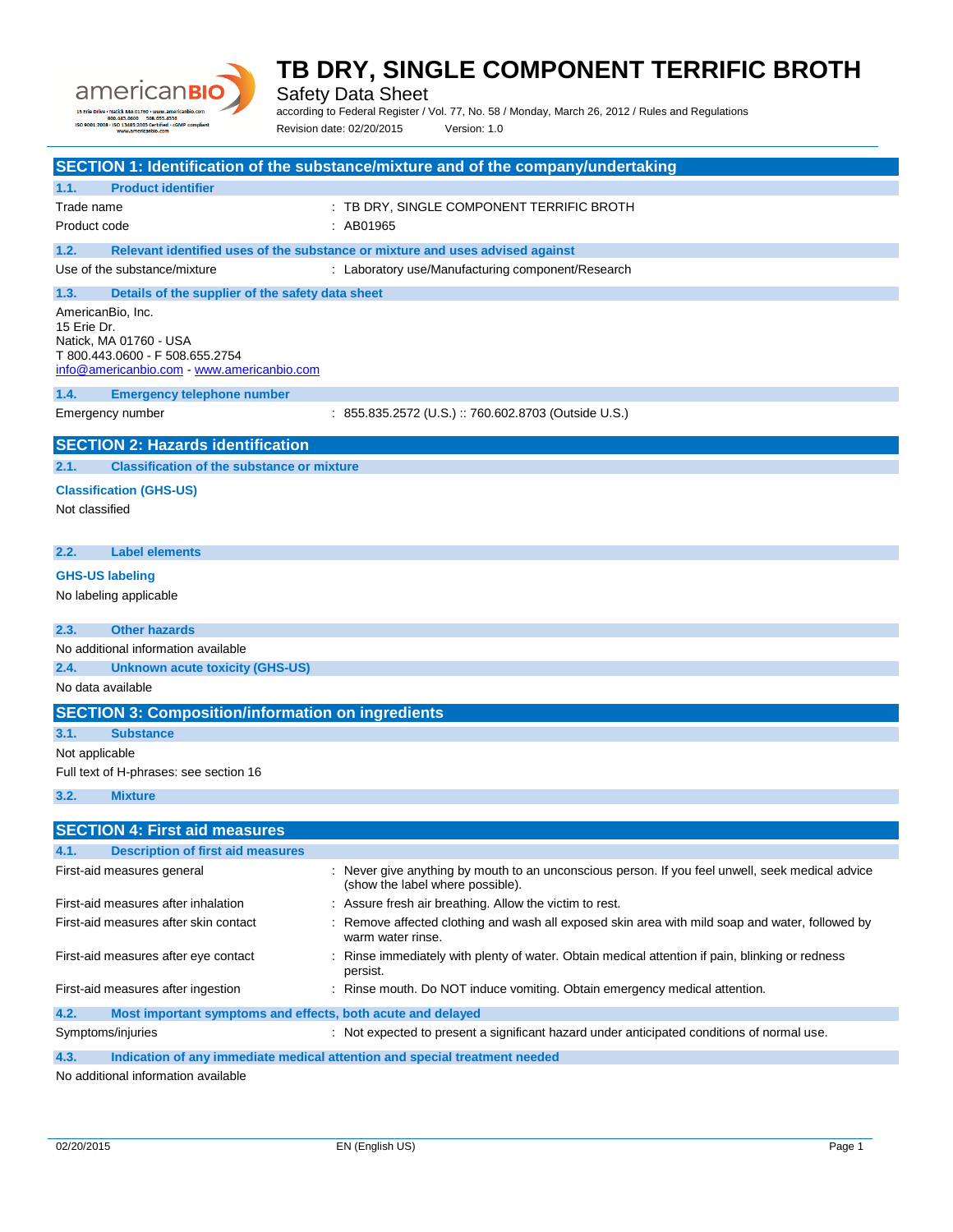Safety Data Sheet

according to Federal Register / Vol. 77, No. 58 / Monday, March 26, 2012 / Rules and Regulations

|                        | <b>SECTION 5: Firefighting measures</b>                             |                                                                                                                                                                                            |
|------------------------|---------------------------------------------------------------------|--------------------------------------------------------------------------------------------------------------------------------------------------------------------------------------------|
| 5.1.                   | <b>Extinguishing media</b>                                          |                                                                                                                                                                                            |
|                        | suitable extinguishing media                                        | : Foam. Dry powder. Carbon dioxide. Water spray. Sand.                                                                                                                                     |
|                        | Unsuitable extinguishing media                                      | : Do not use a heavy water stream.                                                                                                                                                         |
| 5.2.                   | Special hazards arising from the substance or mixture               |                                                                                                                                                                                            |
|                        | No additional information available                                 |                                                                                                                                                                                            |
| 5.3.                   | <b>Advice for firefighters</b>                                      |                                                                                                                                                                                            |
|                        | Firefighting instructions                                           | : Use water spray or fog for cooling exposed containers. Exercise caution when fighting any                                                                                                |
|                        | Protection during firefighting                                      | chemical fire. Avoid (reject) fire-fighting water to enter environment.<br>: Do not enter fire area without proper protective equipment, including respiratory protection.                 |
|                        | <b>SECTION 6: Accidental release measures</b>                       |                                                                                                                                                                                            |
| 6.1.                   | Personal precautions, protective equipment and emergency procedures |                                                                                                                                                                                            |
| 6.1.1.                 | For non-emergency personnel                                         |                                                                                                                                                                                            |
|                        | Emergency procedures                                                | : Evacuate unnecessary personnel.                                                                                                                                                          |
|                        |                                                                     |                                                                                                                                                                                            |
| 6.1.2.                 | For emergency responders                                            |                                                                                                                                                                                            |
|                        | Protective equipment                                                | Equip cleanup crew with proper protection.                                                                                                                                                 |
|                        | Emergency procedures                                                | : Ventilate area.                                                                                                                                                                          |
| 6.2.                   | <b>Environmental precautions</b>                                    |                                                                                                                                                                                            |
|                        |                                                                     | Prevent entry to sewers and public waters. Notify authorities if liquid enters sewers or public waters.                                                                                    |
| 6.3.                   | Methods and material for containment and cleaning up                |                                                                                                                                                                                            |
|                        | Methods for cleaning up                                             | : On land, sweep or shovel into suitable containers. Minimize generation of dust. Store away from<br>other materials.                                                                      |
| 6.4.                   | <b>Reference to other sections</b>                                  |                                                                                                                                                                                            |
|                        | See Heading 8. Exposure controls and personal protection.           |                                                                                                                                                                                            |
|                        |                                                                     |                                                                                                                                                                                            |
|                        | <b>SECTION 7: Handling and storage</b>                              |                                                                                                                                                                                            |
| 7.1.                   | <b>Precautions for safe handling</b>                                |                                                                                                                                                                                            |
|                        | Precautions for safe handling                                       | : Wash hands and other exposed areas with mild soap and water before eat, drink or smoke and<br>when leaving work. Provide good ventilation in process area to prevent formation of vapor. |
|                        | Hygiene measures                                                    | : Wash hands and other exposed areas with mild soap and water before eat, drink or smoke and<br>when leaving work.                                                                         |
| 7.2.                   |                                                                     |                                                                                                                                                                                            |
| Storage conditions     | Conditions for safe storage, including any incompatibilities        | : Keep only in the original container in a cool, well ventilated place away from : Direct sunlight.<br>Keep container closed when not in use.                                              |
|                        | Incompatible products                                               | : Strong bases, strong acids.                                                                                                                                                              |
|                        | Incompatible materials                                              | : Sources of ignition. Direct sunlight.                                                                                                                                                    |
| 7.3.                   | Specific end use(s)                                                 |                                                                                                                                                                                            |
|                        | No additional information available                                 |                                                                                                                                                                                            |
|                        |                                                                     |                                                                                                                                                                                            |
|                        | <b>SECTION 8: Exposure controls/personal protection</b>             |                                                                                                                                                                                            |
| 8.1.                   | <b>Control parameters</b><br>No additional information available    |                                                                                                                                                                                            |
| 8.2.                   | <b>Exposure controls</b>                                            |                                                                                                                                                                                            |
|                        | Personal protective equipment                                       | : Avoid all unnecessary exposure.                                                                                                                                                          |
| Hand protection        |                                                                     | Wear protective gloves.                                                                                                                                                                    |
| Eye protection         |                                                                     | Chemical goggles or safety glasses.                                                                                                                                                        |
|                        | Respiratory protection                                              | Wear approved mask.                                                                                                                                                                        |
| Other information      |                                                                     | When using, do not eat, drink or smoke.                                                                                                                                                    |
|                        | <b>SECTION 9: Physical and chemical properties</b>                  |                                                                                                                                                                                            |
| 9.1.<br>Physical state | Information on basic physical and chemical properties               | : Solid                                                                                                                                                                                    |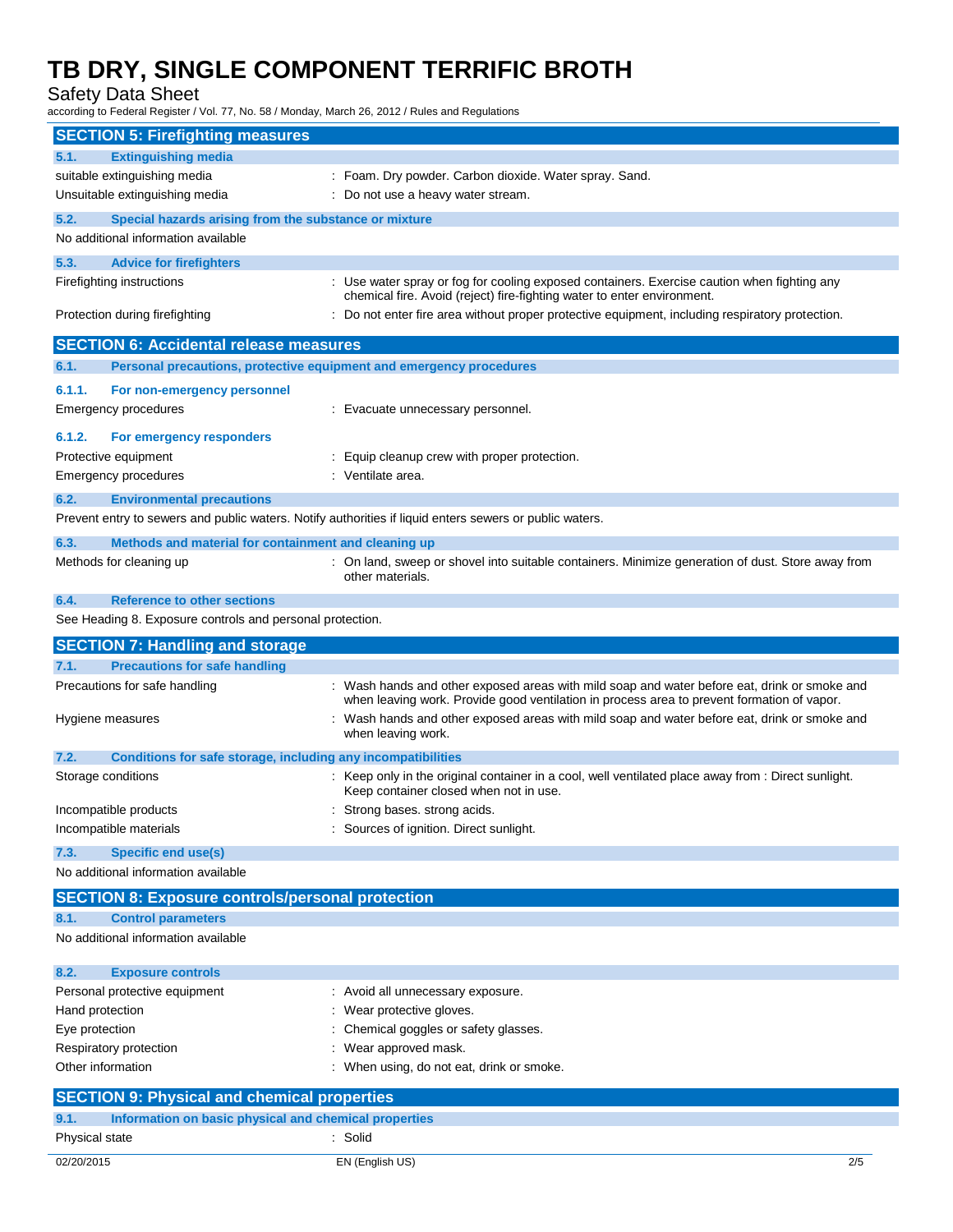Safety Data Sheet

according to Federal Register / Vol. 77, No. 58 / Monday, March 26, 2012 / Rules and Regulations

| Color                                       | Light yellow.     |
|---------------------------------------------|-------------------|
| Odor                                        | characteristic.   |
| Odor threshold                              | No data available |
| рH                                          | No data available |
| Relative evaporation rate (butyl acetate=1) | No data available |
| Melting point                               | No data available |
| Freezing point                              | No data available |
| Boiling point                               | No data available |
| Flash point                                 | No data available |
| Self ignition temperature                   | No data available |
| Decomposition temperature                   | No data available |
| Flammability (solid, gas)                   | No data available |
| Vapor pressure                              | No data available |
| Relative vapor density at 20 °C             | No data available |
| Relative density                            | No data available |
| Solubility                                  | No data available |
| Log Pow                                     | No data available |
| Log Kow                                     | No data available |
| Viscosity, kinematic                        | No data available |
| Viscosity, dynamic                          | No data available |
| Explosive properties                        | No data available |
| Oxidizing properties                        | No data available |
| <b>Explosive limits</b>                     | No data available |
| <b>Other information</b><br>9.2.            |                   |
| No additional information available         |                   |

|                  | <b>SECTION 10: Stability and reactivity</b>          |
|------------------|------------------------------------------------------|
| 10.1.            | <b>Reactivity</b>                                    |
|                  | No additional information available                  |
| 10.2.            | <b>Chemical stability</b>                            |
| Not established. |                                                      |
| 10.3.            | <b>Possibility of hazardous reactions</b>            |
| Not established. |                                                      |
| 10.4.            | <b>Conditions to avoid</b>                           |
|                  | Direct sunlight. Extremely high or low temperatures. |
| 10.5.            | <b>Incompatible materials</b>                        |
|                  | strong acids. Strong bases.                          |
| 10.6.            | <b>Hazardous decomposition products</b>              |
|                  | fume. Carbon monoxide. Carbon dioxide.               |
|                  | <b>SECTION 11: Toxicological information</b>         |
| 11.1.            | Information on toxicological effects                 |

| Acute toxicity                                   | : Not classified            |
|--------------------------------------------------|-----------------------------|
| Skin corrosion/irritation                        | : Not classified            |
| Serious eye damage/irritation                    | : Not classified            |
| Respiratory or skin sensitization                | $\therefore$ Not classified |
| Germ cell mutagenicity                           | : Not classified            |
| Carcinogenicity                                  | : Not classified            |
| Reproductive toxicity                            | : Not classified            |
| Specific target organ toxicity (single exposure) | : Not classified            |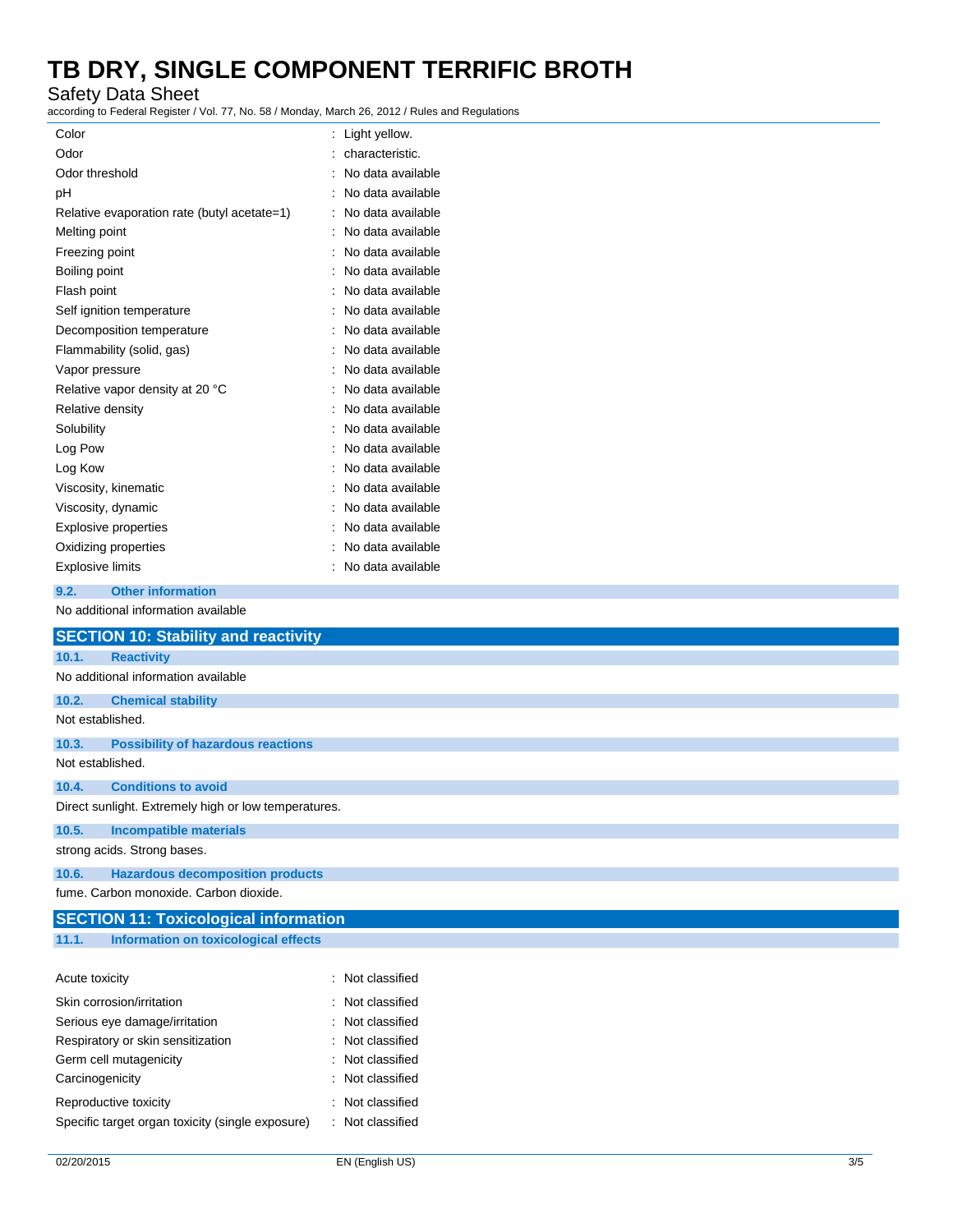| <b>Safety Data Sheet</b><br>according to Federal Register / Vol. 77, No. 58 / Monday, March 26, 2012 / Rules and Regulations |                                                                         |
|------------------------------------------------------------------------------------------------------------------------------|-------------------------------------------------------------------------|
| Specific target organ toxicity (repeated<br>exposure)                                                                        | : Not classified                                                        |
| Aspiration hazard                                                                                                            | : Not classified                                                        |
| Potential Adverse human health effects and<br>symptoms                                                                       | : Based on available data, the classification criteria are not met.     |
| <b>SECTION 12: Ecological information</b>                                                                                    |                                                                         |
| 12.1.<br><b>Toxicity</b>                                                                                                     |                                                                         |
| No additional information available                                                                                          |                                                                         |
| <b>Persistence and degradability</b><br>12.2.                                                                                |                                                                         |
| TB DRY, SINGLE COMPONENT TERRIFIC BROTH                                                                                      |                                                                         |
| Persistence and degradability                                                                                                | Not established.                                                        |
| 12.3.<br><b>Bioaccumulative potential</b>                                                                                    |                                                                         |
| TB DRY, SINGLE COMPONENT TERRIFIC BROTH                                                                                      |                                                                         |
| Bioaccumulative potential                                                                                                    | Not established.                                                        |
| 12.4.<br><b>Mobility in soil</b>                                                                                             |                                                                         |
| No additional information available                                                                                          |                                                                         |
| 12.5.<br><b>Other adverse effects</b>                                                                                        |                                                                         |
| Other information                                                                                                            | : Avoid release to the environment.                                     |
| <b>SECTION 13: Disposal considerations</b>                                                                                   |                                                                         |
| 13.1.<br><b>Waste treatment methods</b>                                                                                      |                                                                         |
| Waste disposal recommendations                                                                                               | Dispose in a safe manner in accordance with local/national regulations. |
| Ecology - waste materials                                                                                                    | : Avoid release to the environment.                                     |
| <b>SECTION 14: Transport information</b>                                                                                     |                                                                         |
| In accordance with DOT                                                                                                       |                                                                         |
| No dangerous good in sense of transport regulations                                                                          |                                                                         |
| <b>Additional information</b>                                                                                                |                                                                         |
| Other information                                                                                                            | : No supplementary information available.                               |
| <b>ADR</b>                                                                                                                   |                                                                         |
| Transport document description                                                                                               | : UN N/A                                                                |
| Packing group (ADR)                                                                                                          | : N/A                                                                   |
| Hazard identification number (Kemler No.)                                                                                    | : $N/A$                                                                 |
| Classification code (ADR)                                                                                                    | : $N/A$                                                                 |
| <b>Transport by sea</b>                                                                                                      |                                                                         |
| No additional information available                                                                                          |                                                                         |
| <b>Air transport</b>                                                                                                         |                                                                         |
| No additional information available                                                                                          |                                                                         |

| <b>SECTION 15: Regulatory information</b> |  |
|-------------------------------------------|--|
| 15.1. US Federal regulations              |  |
| No additional information available       |  |

**15.2. International regulations**

#### **CANADA**

No additional information available

#### **EU-Regulations**

No additional information available